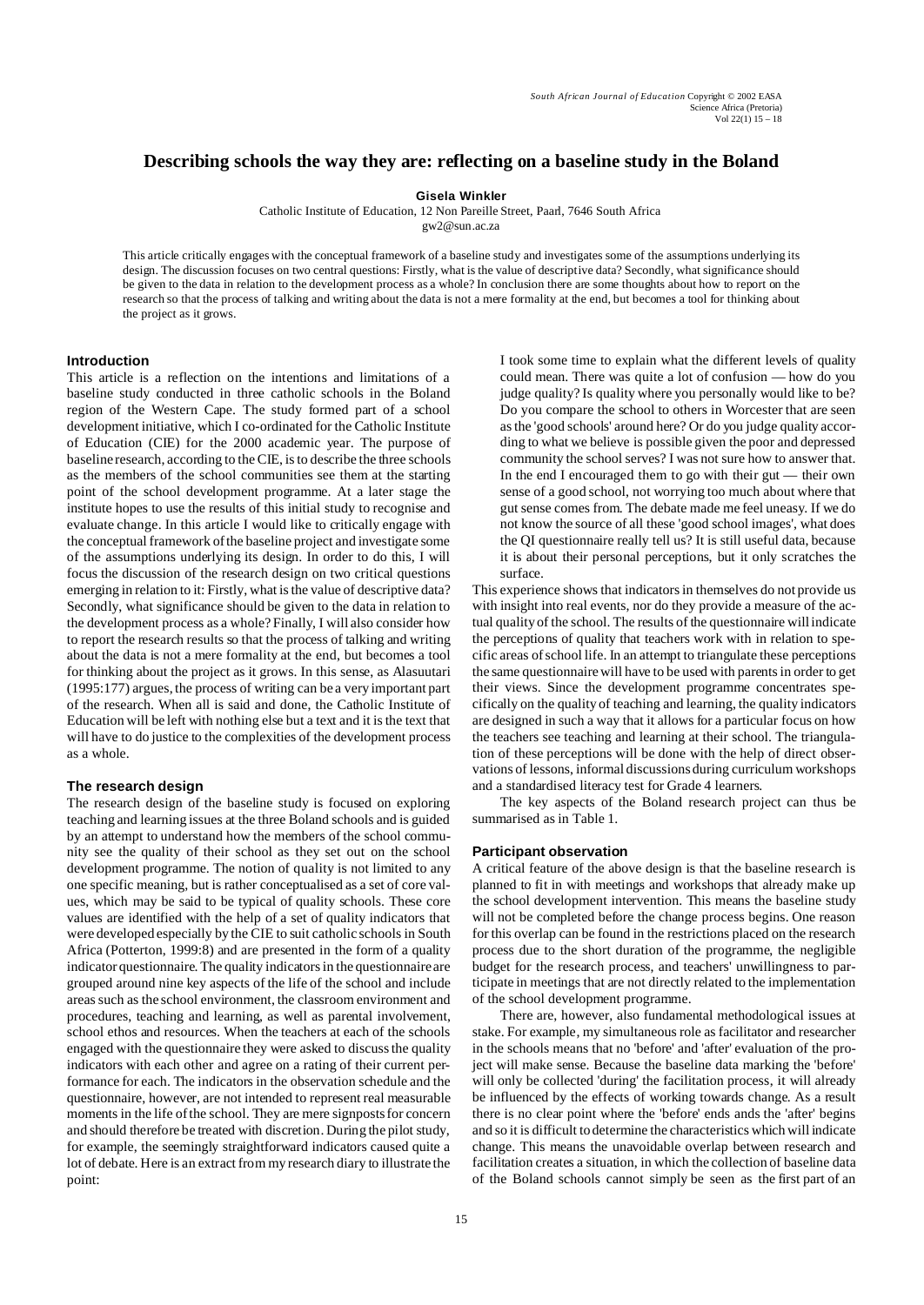**Table 1** Key aspects of the Boland research project

| Research<br>issue                                                                 | Research method                                                                                                                                                       | Who will<br>participate                                                        | Time frame                                                                     |
|-----------------------------------------------------------------------------------|-----------------------------------------------------------------------------------------------------------------------------------------------------------------------|--------------------------------------------------------------------------------|--------------------------------------------------------------------------------|
| 1. What is the<br>social and<br>economic context<br>of each school?               | Questionnaire: the<br>school will complete a<br>form, recording basic<br>data about the school.                                                                       | The principal                                                                  | Semd form to<br>school and<br>collect it at first<br>work shop in<br>February. |
| 2. What is the<br>professional<br>context of each<br>school?                      | Questionnaire:<br>teachers will fill in a<br>form, stating their<br>their professional<br>qualifications and<br>work experience                                       | The principal<br>and the<br>teachers at the<br>school.                         | Complete form<br>at development<br>planning<br>work shop in<br>March.          |
| 3. What teaching<br>practices are<br>common at each<br>$sc$ hoo $12$              | Direct observation of<br>lessons: researcher<br>observes teaching in<br>progress in at least<br>two different classes.<br>using the observation<br>schedule provided. | Class visits at<br>the invitation<br>of individual<br>teachers                 | M arch/A pril                                                                  |
| 4. How do<br>teachers feels<br>about the quality<br>of their school?              | Quality Indicator<br>questionnaire.                                                                                                                                   | Researcher<br>administers<br>questionnaire<br>to all teachers<br>at the school | Use Quality<br>indicators as<br>part of<br>work shop in<br>March.              |
| 5. How does<br>learners' reading<br>performance<br>compare with<br>other schools? | Standardised Grade 4<br>Literacy test:<br>administer and mark<br>the test and compare<br>with other schools.                                                          | All Grade 4<br>learners at the<br>school                                       | April                                                                          |
| 6. How do<br>parents feel about<br>the quality of the<br>$sc$ hoo $12$            | Quality Indicator<br>questionnaire.                                                                                                                                   | Some parents.<br>(Selection)<br>criteria are not<br>clear yet.)                | Workshop for<br>Governing<br>Body in June.                                     |

Note:The Quality Indicator questionnaire and the observation schedule for the class observation were used at the Roman Catholic School, Worcester during March and April 2000. These two studies are used to provide examples throughout the discussion.

evaluation study for the programme as a whole. The current research design rather seems to fall within the methodology of participant observation, in which according to Jorgensen researchers want to assume a participant role in the very life situations they are researching. Researchers nurture significant relationships with all the people involved in the project and to engage with them in their daily work experience. This interactive stance in turn allows them to 'generate practical and theoretical truths about human life grounded in the realities of daily existence' (Jorgensen, 1989:14) and gain access to the concepts participants use to make sense of their everyday lives. The interpretation and understanding of human behaviour is a central concern in this methodology, especially when it is viewed from the perspective of the participants in the inquiry. The preferred methods for collecting information in participant observation research are informal conversations, structured interviews, direct observation, focused questionnaires and personal reflections of the researcher, as they all allow for an open-ended interactive process between the researcher and the community of inquiry. Most of these methods of collecting information are interactive requiring the researcher to become an insider who assumes a posture of 'indwelling' while engaging in the research (Maykut & Morehouse, 1994:25).

In the context of the Boland schools, the direct class observations and the quality indicator questionnaire, which form the core investigative tools of the study, certainly create opportunities to gather qualitative data for the inquiry. However, as I have illustrated earlier, it is the facilitation of teachers' discussion around the indicators rather than the indicators themselves that provide access to the insider perspective. John Olson points out that any amount of detailed indicators about teaching and learning will not necessarily help us understand what teachers are really doing in class. We have to see their behaviour and their responses as pointers towards the purposes, which they serve.

The meaning of what people do lies in the purposes served by those actions, which are not meaningful in themselves, but indicators of the purposes they serve which give them meaning. In themselves they mean nothing (Olson, 1992:55).

In other words, all the impressions and descriptions I gather in the course of my participant observation of the three Boland schools will amount to a mere surface description of the reality, unless I offer some insight into the purposes of the behaviour and processes that allows me to perceive the unity of experience that the observations link into. Descriptions without intentions and contradictions are a bit like soup without salt. Knowledge about the intentions of teachers is also important in order to triangulate the impressions created by the QI questionnaire and the classroom observations and to validate the significance placed on them. At present one obvious shortcoming of the above research design is that it does not offer an explicit process for elucidating the purposes and meanings teachers attach to the process of change. As a result the moments of observation and insights seem like pearls on a string, but they do not add up to what Stake calls a 'bounded system' (Jaeger (ed.), 1988:256) that does justice to the complexity and uniqueness of their case. This limitation is apparent in the following extract from my research diary:

The QI give me no idea about their intentions, or the possible delusions. When I did report back the results (13.3.2000), the response from the staff was strangely flat — especially because they did not seem to agree with me that the result pointed to a solid, well functioning school, well on the way to success. They felt swamped by problems, not feeling on top of it. That contradiction made me think a lot about the gap between their perceptions in response to the QI and their actual daily experience. When we talked more about the issues they were struggling with, they decided together to focus on literacy difficulties of their learners that makes their life as teachers very difficult and the implementation of the new curriculum nearly impossible. This discussion was in clear contradiction to their responses in 3.1,3.2,3.3, 3.4, etc. Without the feedback discussion, the QI give a very different picture. Simply from looking at the questionnaire results I would not have identified section 3 as a key area of concern.

Offering insights into a 'bounded system' that captures the multiple levels of teachers' experience is in itself a complex process, which involves more than merely asking the Boland teachers to justify their behaviour in class or the choices they made in the questionnaire. The above extract mentions, for example, how teachers expressed the explicit intention of improving the reading levels of learners at their school. During my subsequent class observation I was therefore particularly sensitive to the reading behaviour of both learners and teachers, and by doing so, moved beyond a mere description of current teaching behaviours and tried to generate insights about the way teachers could improve their practice. In other words, in the course of the observation I shifted the boundaries of their experience from what they are doing now to include what they could be doing next. However, by doubling up as observer and facilitator, I created a situation where my own good intentions to support the teachers in their good intentions clouded the epistemological issues involved in bounding the research. Lowyck (Day, Pope & Dinocolo (ed.), 1990:88) claims that there is a constant tension between description of and prescription in educational research, because education is an inherently moral practice, and so the concern with describing the way teaching is, often is overlaid with a more or less explicit concern with what teaching ought to be. This moral overlay (in this case expressed as a practical concern for improving literacy) creates epistemological difficulties for educational research, because there is no intrinsic link between what is and what ought to be. Lowyck argues that there is a faulty logic that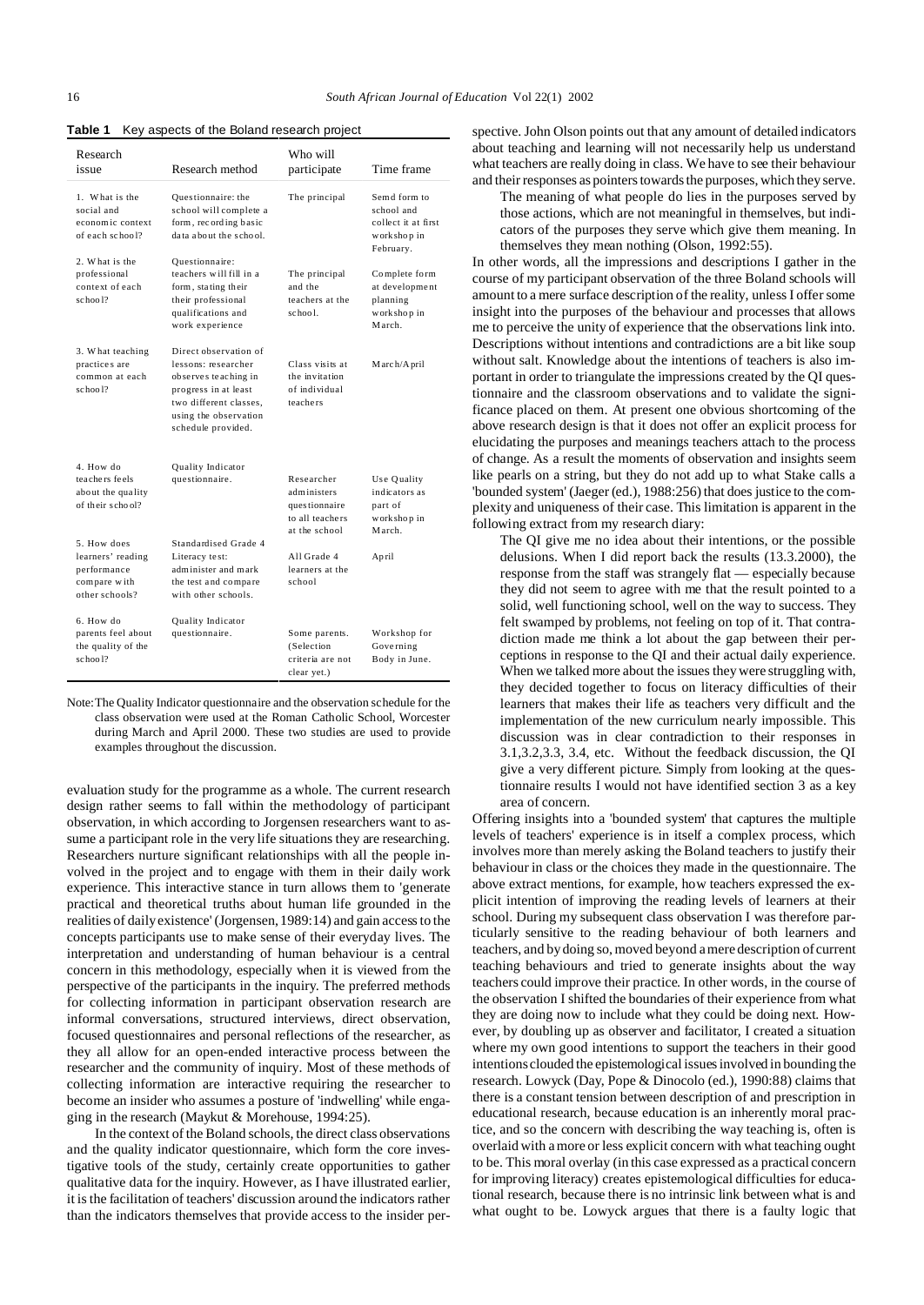operates when we use descriptions of effective practice in a particular context as a justification for making general recommendations (or prescriptions) for improvement. For example, by describing the effective use of paired reading in one class I might come to the conclusion that it should be implemented in all classes, simply because the teachers and I share the belief that literacy is important. Such a recommendation might seem powerful and convincing because it is situated in an irrefutable moral framework (Who would not claim that literacy is important?) and it is derived from practice (I have seen it work in Grade X with Teacher Y). Yet despite their seeming 'rightness', such recommendations avoid the epistemological question, whether particular teaching experiences can be generalised into reliable guidelines for success. It is this issue of generalisation in that I would like to explore next.

## **Issues of generalisation: What is the value of descriptive data?**

The methodology of participant observation that underpins this baseline study falls within the naturalist research paradigm, in which reality is believed to be a multiple complex construct, which is dependent on an interactive research process. The reality will change, if the time and context of the investigation changes. The interpretation of data (including the drawing of conclusions) cannot rely on law-like generalisations, because the research knowledge needs to remain time and context bound in order to be meaningful. This means that in a naturalist paradigm 'time and context free' generalisations about research knowledge are not possible and therefore only idiographic statements about the research are seen to be worthwhile (Lincoln & Guba, 1985: 39). The aim of naturalist educational research such as the Boland study ultimately is not to discover general laws about teaching and learning, but rather to develop descriptive knowledge that facilitates understanding of the status quo and makes particular working hypotheses possible.

Stake argues that perceptive descriptions of particular cases not only support the development of grounded educational theories, but can also be a powerful tool for learning. When teachers share descriptions of their practice, they are immediately giving each other the opportunity to share in vicarious experiences of educational settings and to make 'naturalistic generalisations' about them (Jaeger (ed.), 1988:260). Naturalistic generalisations ultimately are as interactive as the research process as a whole. They depend on the ability of the participants to enter the particular case, to pay attention to the salient features of that case, and to transfer insights from the one case so that they become meaningful in their own experience. In other words, by engaging with the specific detail of the 'story of paired reading' as it occurred in one class, all teachers have the opportunity to come to some general insight about teaching reading that might be useful for them in their own situation. In this framework Stake would argue my responsibility as researcher is not to make general recommendations about reading, but rather to 'describe the case in sufficient descriptive narrative so that readers can vicariously experience these happenings, and draw their own conclusions' (Denzin & Lincoln (ed.), 1994:243).

The above debate about the links between description and prescription and the underlying processes of generalisation has been useful, as it draws attention to the fact that the seemingly simple collection of baseline data is fraught with difficulties, unless I, as researcher, make clear choices about my own purpose for the descriptive data I accumulate in the course of the research. Do I want to use the research data to create opportunities for learning, or find working hypotheses for success? Am I looking for rich descriptions of practice that allow for naturalistic generalisations about teaching and learning or am I looking for data that will help us work out the next best step in the process? If I am concerned with what Lowyck (Day *et al*., 1990:96) calls conclusion orientated research, my intention will be to generate knowledge that has general significance in the way Stake describes. Decision-orientated research, on the other hand, follows similar research procedures, but it is intended to have particular application. The two approaches appear similar in their investigative tools and interactive stance, yet they differ in intention and therefore do not produce compatible results. Richardson (1994:7) argues along similar lines that there are two forms of research that focus on educational practice: formal research and practical inquiry. The purpose of formal research usually is to contribute to a general body of knowledge about educational practice, while practical inquiry is always aimed at improving practice. She points out that it is problematic to proceed with formal research that hopes to arrive at general guidelines about practice, because the formalisation (and hence generalisation) of teachers' practical and contextual insights often causes them to lose their value in informing everyday classroom practice. Given the dual concern of my own research design — the formal request by the CIE for baseline data on the one hand, and the pressing need for information that can be applied to the development process on the other — it seems that I have attempted the impossible. I will ultimately have to make a clear decision whether the purpose of the research is to produce a formal 'product' such as a research report or whether the inquiry should be directly applicable to the change process. Is my primary intention to contribute to a general understanding of the experience of teaching and learning at the Boland schools, or am I engaging in decision orientated action research, in the hope of improving the quality of the schools?

### **Making choices: What significance should be given to the data in relation to the development process as a whole?**

Both the above options are grounded in the assumption that reality is multiple and constructed and that the complexity of the context is critical. The Boland schools are not fixed 'out there', but are an intricate, meaningful experience informed by purposes and intentions of those who live it. Within the framework of conclusion orientated research, however, events are primarily understood in relation to teachers' intentions and interactions within the context under investigation. Their individual agency is asserted and interpreted. The purpose of the research is to describe what occurs and to give a platform to the various meanings people give to these events. In this sense the research process is a conscious, diligent and systematic 're-construction' of the initially often unconscious and spontaneous construction of reality. With the help of a careful re-construction of their experience, teachers in the Boland schools can be given opportunities for reflection, learning and growth. Research knowledge is thus a constructed product that can be used to stimulate insights and understanding of schools the way they are. Once this description has been shared, there is no explicit desire to initiate further action or change, other than a generalised implicit moral expectation for improvement that comes with tradition of being a reflective practitioner.

Decision-orientated research, on the other hand, offers an explicit emancipatory goal for the Boland schools (e.g. 'Quality for all'), and thus is not only interested in mere descriptions of the schools' reality, but also in the hidden structural constraints, which determine its shape. Action researchers especially look for knowledge that allows them to uncover and challenge the general ideas we take for granted. The findings of action research always have a highly pragmatic orientation and are fed back directly into practice with the aim of bringing about change (Somekh, 1994:4). Research knowledge is therefore not seen as a final product, but as part of a process that helps teachers to focus and refocus their teaching practice on its emancipatory purpose. Given the fact that my initial baseline study is part of my brief to facilitate a process that will help to improve the quality of teaching and learning in the Boland schools, an action research approach for the study seems an obvious choice. The explicit moral dimension of the study would lend internal coherence to the data, where the class observations as well as the QI questionnaires, the informal discussions and the literacy scores can not only be used to engage with teachers' common sense perceptions of quality, but also form the foundation for a growing vision of the improved quality of the Boland schools.

Gore and Zeichner (Smyth (ed.) 1995:206), however, are reluctant to propose action research as the panacea for school development